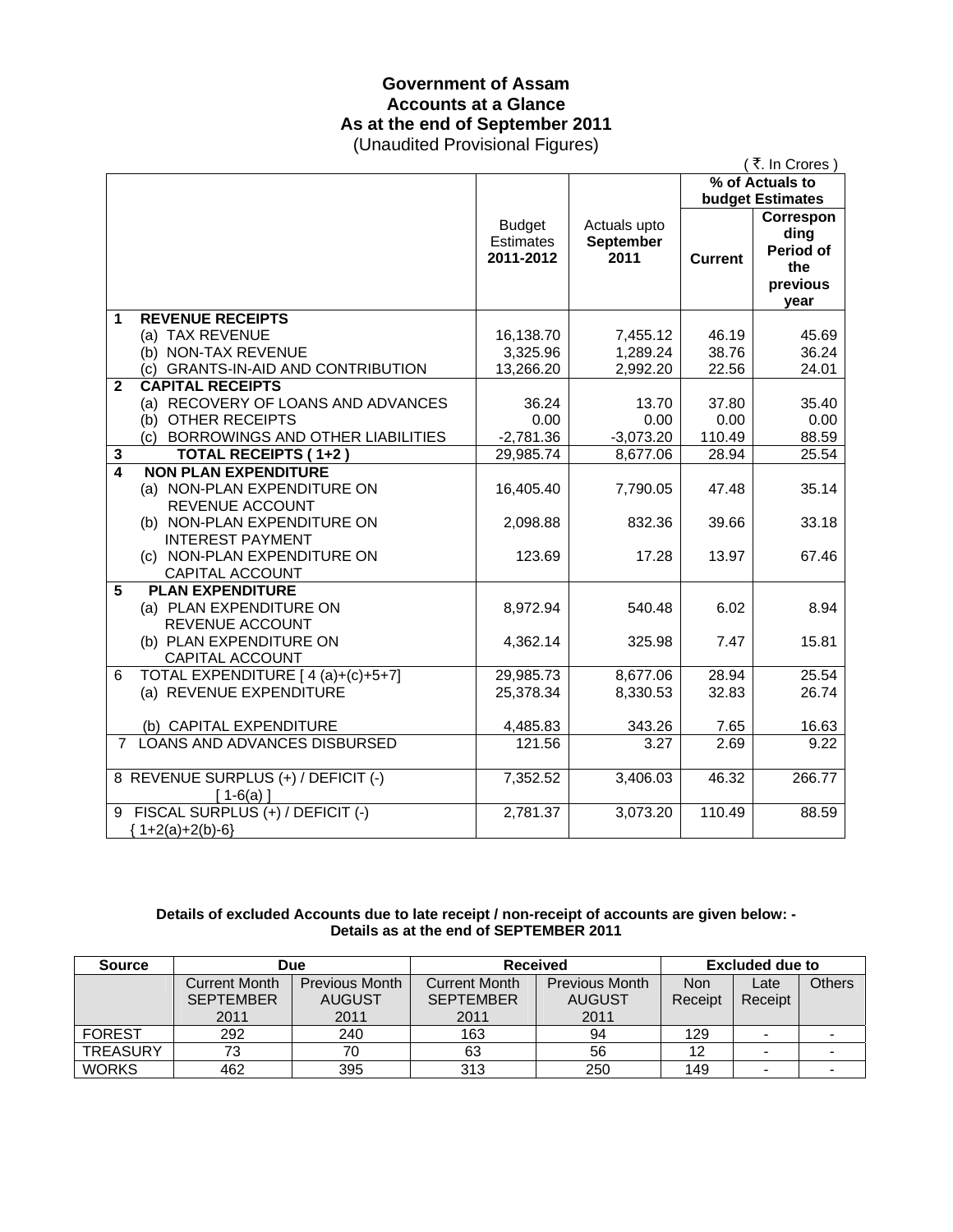#### Monthly trend of **TAX REVENUE**  ( Refer to Item No. 1 (a) of Monthly Accounts at a Glance )

|                  |                |                    |                | ₹ In crores)       |  |
|------------------|----------------|--------------------|----------------|--------------------|--|
|                  |                | 2011-2012          | 2010-2011      |                    |  |
| <b>Months</b>    | <b>MONTHLY</b> | <b>PROGRESSIVE</b> | <b>MONTHLY</b> | <b>PROGRESSIVE</b> |  |
| <b>APRIL</b>     | 1.250.91       | 1.250.91           | 884.50         | 884.50             |  |
| <b>MAY</b>       | 1,216.58       | 2,467.49           | 1,024.63       | 1,909.13           |  |
| <b>JUNE</b>      | 1.218.98       | 3,686.47           | 902.19         | 2.811.32           |  |
| <b>JULY</b>      | 1.227.88       | 4,914.35           | 996.14         | 3.807.46           |  |
| <b>AUGUST</b>    | 1,234.56       | 6,148.91           | 990.34         | 4,797.80           |  |
| <b>SEPTEMBER</b> | 1.306.21       | 7,455.12           | 945.94         | 5,743.74           |  |
| <b>OCTOBER</b>   |                |                    | 1,022.20       | 6,765.94           |  |
| <b>NOVEMBER</b>  |                |                    | 1,016.01       | 7,781.95           |  |
| <b>DECEMBER</b>  |                |                    | 1,117.41       | 8,899.36           |  |
| <b>JANUARY</b>   |                |                    | 1.042.33       | 9.941.69           |  |
| <b>FEBRUARY</b>  |                |                    | 1,118.55       | 11,060.24          |  |
| <b>MARCH</b>     |                |                    | 2,826.43       | 13,886.67          |  |

Asstt. Accounts Officer

**Note :** As the details of excluded accounts are not likely to be the same for the current and corresponding periods, the comparison will be indicative only. For details of excluded accounts, reference to Accounts at a Glance is invited.

### Monthly trend of **NON-TAX REVENUE**

( Refer to Item No. 1 (b) of Monthly Accounts at a Glance )

|                  |                |                    |                | ₹ In crores )      |
|------------------|----------------|--------------------|----------------|--------------------|
| <b>Months</b>    |                | 2011-2012          |                | 2010-2011          |
|                  | <b>MONTHLY</b> | <b>PROGRESSIVE</b> | <b>MONTHLY</b> | <b>PROGRESSIVE</b> |
| <b>APRIL</b>     | 183.83         | 183.83             | 165.90         | 165.90             |
| <b>MAY</b>       | 196.20         | 380.03             | 146.98         | 312.88             |
| <b>JUNE</b>      | 150.07         | 530.10             | 144.99         | 457.87             |
| <b>JULY</b>      | 215.68         | 745.78             | 159.37         | 617.24             |
| <b>AUGUST</b>    | 263.72         | 1,009.50           | 188.40         | 805.64             |
| <b>SEPTEMBER</b> | 279.74         | 1.289.24           | 202.59         | 1.008.23           |
| <b>OCTOBER</b>   |                |                    | 203.29         | 1,211.52           |
| <b>NOVEMBER</b>  |                |                    | 215.52         | 1,427.04           |
| <b>DECEMBER</b>  |                |                    | 218.61         | 1,645.65           |
| <b>JANUARY</b>   |                |                    | 206.67         | 1,852.32           |
| <b>FEBRUARY</b>  |                |                    | 221.38         | 2,073.70           |
| <b>MARCH</b>     |                |                    | 299.41         | 2,373.11           |

Asstt. Accounts Officer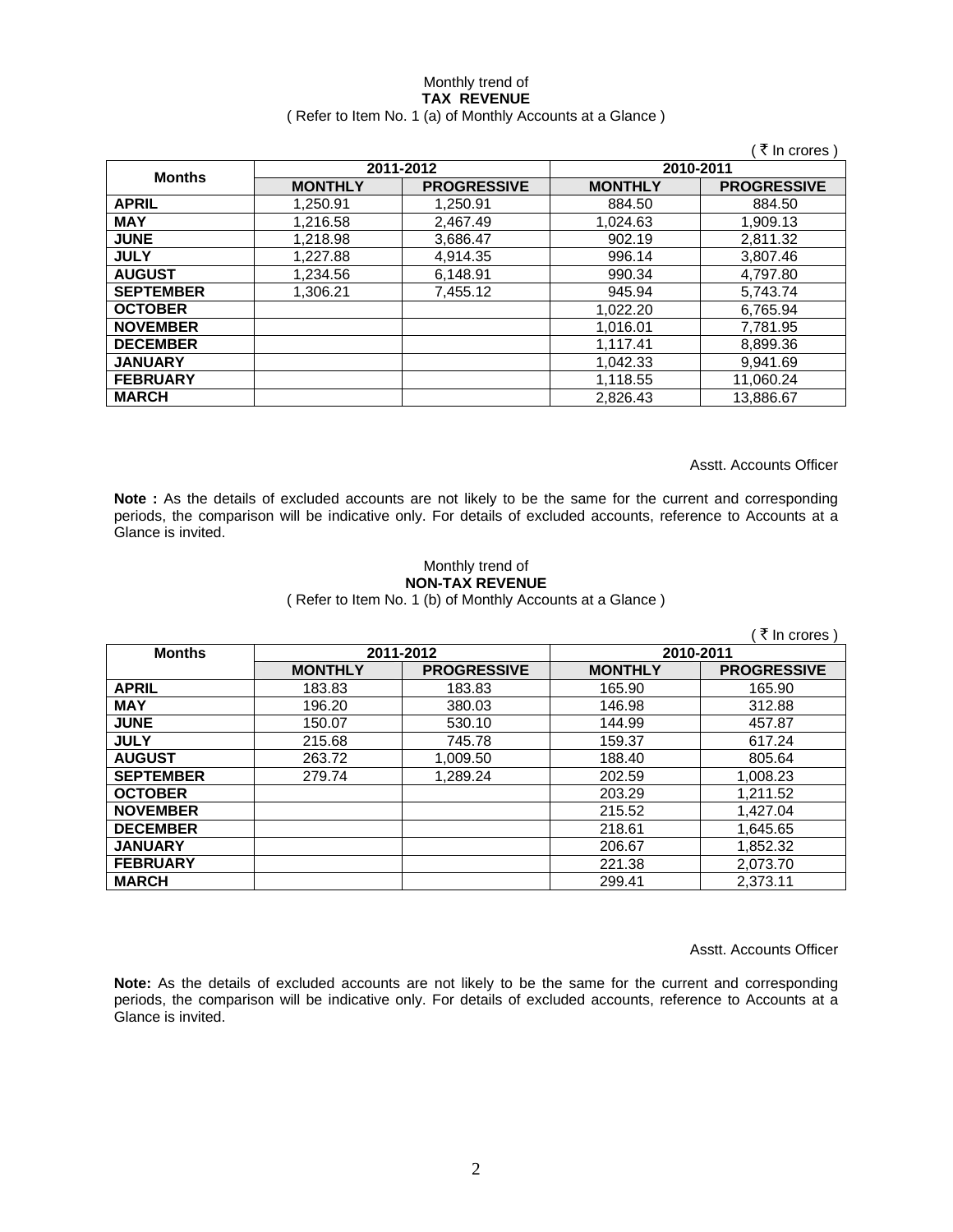### Monthly trend of **GRANTS-IN-AID AND CONTRIBUTION**

( Refer to Item No. 1 (c) of Monthly Accounts at a Glance )

|                  |                |                    |                | ₹ In crores)       |
|------------------|----------------|--------------------|----------------|--------------------|
| <b>Months</b>    |                | 2011-2012          |                | 2010-2011          |
|                  | <b>MONTHLY</b> | <b>PROGRESSIVE</b> | <b>MONTHLY</b> | <b>PROGRESSIVE</b> |
| <b>APRIL</b>     | 223.69         | 223.69             | 197.07         | 197.07             |
| <b>MAY</b>       | 432.22         | 655.91             | 319.89         | 516.96             |
| <b>JUNE</b>      | 326.34         | 982.25             | 505.71         | 1,022.67           |
| <b>JULY</b>      | 553.96         | 1,536.21           | 221.15         | 1,243.82           |
| <b>AUGUST</b>    | 666.35         | 2,202.56           | 847.46         | 2,091.28           |
| <b>SEPTEMBER</b> | 789.64         | 2,992.20           | 563.47         | 2,654.75           |
| <b>OCTOBER</b>   |                |                    | 305.32         | 2,960.07           |
| <b>NOVEMBER</b>  |                |                    | 453.27         | 3,413.34           |
| <b>DECEMBER</b>  |                |                    | 561.58         | 3,974.92           |
| <b>JANUARY</b>   |                |                    | 349.59         | 4,324.51           |
| <b>FEBRUARY</b>  |                |                    | 949.27         | 5,273.78           |
| <b>MARCH</b>     |                |                    | 1.450.20       | 6.723.98           |

Asstt. Accounts Officer

**Note :** As the details of excluded accounts are not likely to be the same for the current and corresponding periods, the comparison will be indicative only. For details of excluded accounts, reference to Accounts at a Glance is invited.

#### Monthly trend of **RECOVERY OF LOANS AND ADVANCES**  ( Refer to Item No. 2 (a) of Monthly Accounts at a Glance )

|                  |                |                    |                | ₹ In crores)       |
|------------------|----------------|--------------------|----------------|--------------------|
| <b>Months</b>    |                | 2011-2012          | 2010-2011      |                    |
|                  | <b>MONTHLY</b> | <b>PROGRESSIVE</b> | <b>MONTHLY</b> | <b>PROGRESSIVE</b> |
| <b>APRIL</b>     | 1.97           | 1.97               | 2.12           | 2.12               |
| <b>MAY</b>       | 1.90           | 3.87               | 1.81           | 3.93               |
| <b>JUNE</b>      | 2.14           | 6.01               | 2.90           | 6.83               |
| <b>JULY</b>      | 1.81           | 7.82               | 2.10           | 8.93               |
| <b>AUGUST</b>    | 2.69           | 10.51              | 2.65           | 11.58              |
| <b>SEPTEMBER</b> | 3.19           | 13.70              | 2.18           | 13.76              |
| <b>OCTOBER</b>   |                |                    | 2.35           | 16.11              |
| <b>NOVEMBER</b>  |                |                    | 2.53           | 18.64              |
| <b>DECEMBER</b>  |                |                    | 1.90           | 20.54              |
| <b>JANUARY</b>   |                |                    | 2.45           | 22.99              |
| <b>FEBRUARY</b>  |                |                    | 2.27           | 25.26              |
| <b>MARCH</b>     |                |                    | 2.74           | 28.00              |

Asstt. Accounts Officer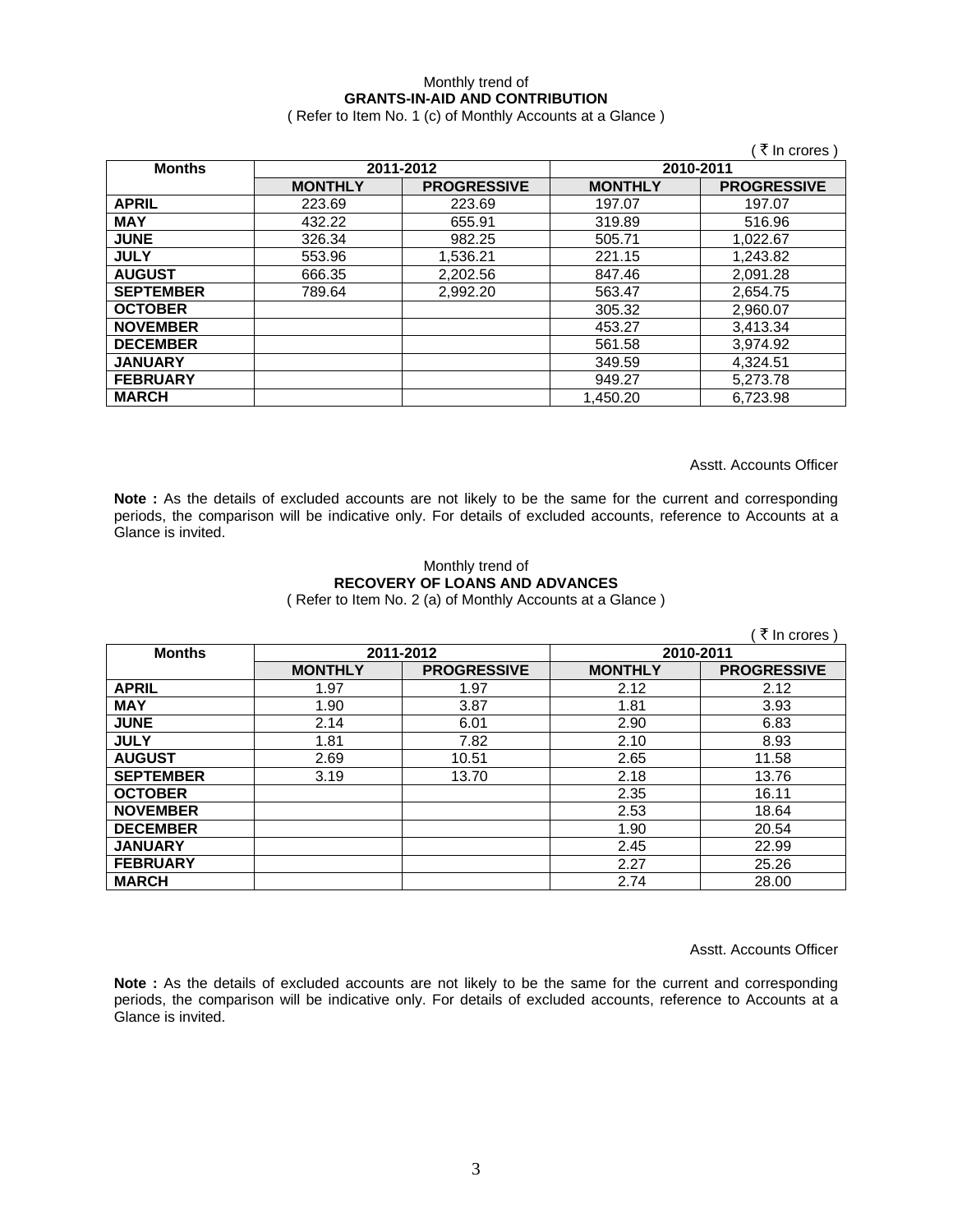## Monthly trend of **OTHER RECEIPTS**

## ( Refer to Item No. 2 (b) of Monthly Accounts at a Glance )

|                  |                |                    |                | ∶ ₹ In crores )    |
|------------------|----------------|--------------------|----------------|--------------------|
| <b>Months</b>    |                | 2011-2012          | 2010-2011      |                    |
|                  | <b>MONTHLY</b> | <b>PROGRESSIVE</b> | <b>MONTHLY</b> | <b>PROGRESSIVE</b> |
| <b>APRIL</b>     | 0.00           | 0.00               | 0.00           | 0.00               |
| <b>MAY</b>       | 0.00           | 0.00               | 0.00           | 0.00               |
| <b>JUNE</b>      | 0.00           | 0.00               | 0.00           | 0.00               |
| <b>JULY</b>      | 0.00           | 0.00               | 0.00           | 0.00               |
| <b>AUGUST</b>    | 0.00           | 0.00               | 0.00           | 0.00               |
| <b>SEPTEMBER</b> | 0.00           | 0.00               | 0.00           | 0.00               |
| <b>OCTOBER</b>   |                |                    | 0.00           | 0.00               |
| <b>NOVEMBER</b>  |                |                    | 0.00           | 0.00               |
| <b>DECEMBER</b>  |                |                    | 0.00           | 0.00               |
| <b>JANUARY</b>   |                |                    | 0.00           | 0.00               |
| <b>FEBRUARY</b>  |                |                    | 0.00           | 0.00               |
| <b>MARCH</b>     |                |                    | 0.00           | 0.00               |

Asstt. Accounts Officer

Note : As the details of excluded accounts are not likely to be the same for the current and corresponding periods, the comparison will be indicative only. For details of excluded accounts, reference to Accounts at a Glance is invited.

## Monthly trend of **BORROWINGS AND OTHER LIABILITIES**

( Refer to Item No. 2 (c) of Monthly Accounts at a Glance )

|                  |                |                    |                | ्रे In crores )    |
|------------------|----------------|--------------------|----------------|--------------------|
| <b>Months</b>    | 2011-2012      |                    |                | 2010-2011          |
|                  | <b>MONTHLY</b> | <b>PROGRESSIVE</b> | <b>MONTHLY</b> | <b>PROGRESSIVE</b> |
| <b>APRIL</b>     | $-682.58$      | $-682.58$          | -466.85        | $-466.85$          |
| <b>MAY</b>       | $-880.10$      | $-1,562.68$        | $-814.67$      | $-1,281.52$        |
| <b>JUNE</b>      | $-319.46$      | $-1.882.12$        | $-139.60$      | $-1,421.12$        |
| <b>JULY</b>      | $-693.88$      | $-2,576.00$        | -127.85        | $-1.548.98$        |
| <b>AUGUST</b>    | -475.59        | $-3.051.60$        | -416.36        | $-1.965.33$        |
| <b>SEPTEMBER</b> | $-21.60$       | $-3,073.20$        | $-104.60$      | $-2,069.93$        |
| <b>OCTOBER</b>   |                |                    | 22.43          | $-2047.50$         |
| <b>NOVEMBER</b>  |                |                    | 92.65          | $-1,954.86$        |
| <b>DECEMBER</b>  |                |                    | 305.09         | $-1,649.76$        |
| <b>JANUARY</b>   |                |                    | 444.58         | $-1,205.18$        |
| <b>FEBRUARY</b>  |                |                    | 568.70         | $-636.48$          |
| <b>MARCH</b>     |                |                    | 1.571.05       | 934.57             |

Asstt. Accounts Officer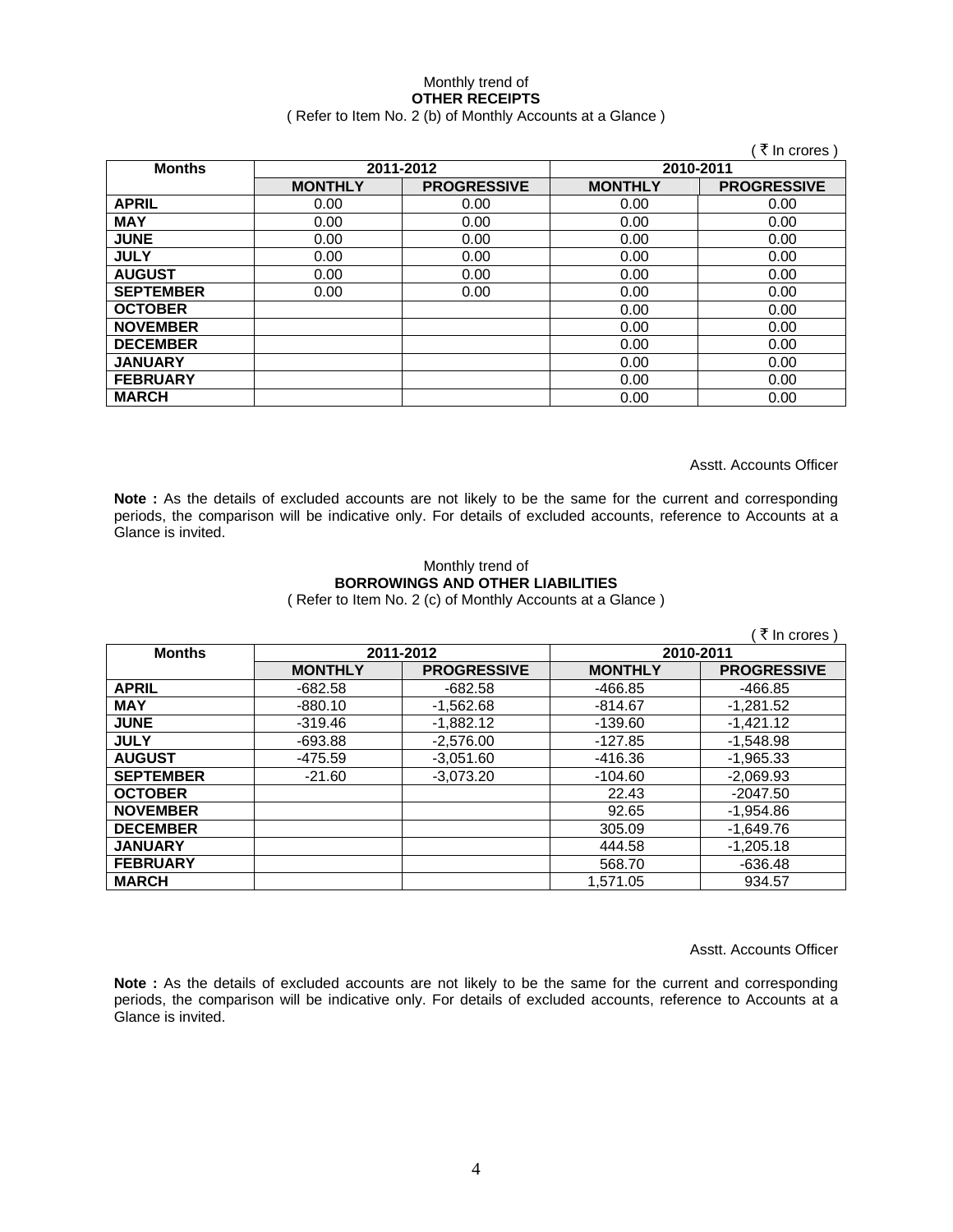#### Monthly trend of **TOTAL RECEIPTS**  ( Refer to Item No. 3 of Monthly Accounts at a Glance )

|                  |                |                    |                | ं ₹ In crores )    |
|------------------|----------------|--------------------|----------------|--------------------|
| <b>Months</b>    | 2011-2012      |                    |                | 2010-2011          |
|                  | <b>MONTHLY</b> | <b>PROGRESSIVE</b> | <b>MONTHLY</b> | <b>PROGRESSIVE</b> |
| <b>APRIL</b>     | 977.82         | 977.82             | 782.74         | 782.74             |
| <b>MAY</b>       | 966.80         | 1,944.62           | 678.64         | 1,461.38           |
| <b>JUNE</b>      | 1,378.07       | 3.322.71           | 1,416.18       | 2,877.56           |
| <b>JULY</b>      | 1,305.45       | 4,628.16           | 1,250.91       | 4,128.47           |
| <b>AUGUST</b>    | 1,691.73       | 6,319.88           | 1,612.49       | 5,740.97           |
| <b>SEPTEMBER</b> | 2.357.18       | 8.677.06           | 1,609.58       | 7,350.55           |
| <b>OCTOBER</b>   |                |                    | 1,555.59       | 8.906.14           |
| <b>NOVEMBER</b>  |                |                    | 1,779.98       | 10,686.11          |
| <b>DECEMBER</b>  |                |                    | 2,204.59       | 12,890.70          |
| <b>JANUARY</b>   |                |                    | 2,045.62       | 14,936.33          |
| <b>FEBRUARY</b>  |                |                    | 2,860.17       | 17,796.50          |
| <b>MARCH</b>     |                |                    | 6.149.83       | 23.946.33          |

Asstt. Accounts Officer

**Note** : As the details of excluded accounts are not likely to be the same for the current and corresponding periods, the comparison will be indicative only. For details of excluded accounts, reference to Accounts at a Glance is invited.

#### Monthly trend of **NON-PLAN EXPENDITURE ON REVENUE ACCOUNT**  ( Refer to Item No. 4 (a) of Monthly Accounts at a Glance )

| ₹ In crores      |                |                    |                |                    |  |
|------------------|----------------|--------------------|----------------|--------------------|--|
| <b>Months</b>    |                | 2011-2012          | 2010-2011      |                    |  |
|                  | <b>MONTHLY</b> | <b>PROGRESSIVE</b> | <b>MONTHLY</b> | <b>PROGRESSIVE</b> |  |
| <b>APRIL</b>     | 956.23         | 956.23             | 766.46         | 766.46             |  |
| <b>MAY</b>       | 898.30         | 1,854.53           | 657.74         | 1,424.20           |  |
| <b>JUNE</b>      | 1,236.62       | 3,091.15           | 1,305.76       | 2,729.96           |  |
| <b>JULY</b>      | 1,079.16       | 4,170.31           | 996.38         | 3,726.34           |  |
| <b>AUGUST</b>    | 1,570.89       | 5,741.20           | 1,160.44       | 4.886.78           |  |
| <b>SEPTEMBER</b> | 2.048.85       | 7.790.05           | 1,183.12       | 6,069.90           |  |
| <b>OCTOBER</b>   |                |                    | 1.318.92       | 7,388.82           |  |
| <b>NOVEMBER</b>  |                |                    | 1,472.07       | 8,860.89           |  |
| <b>DECEMBER</b>  |                |                    | 1,257.20       | 10,118.09          |  |
| <b>JANUARY</b>   |                |                    | 1,331.48       | 11,449.57          |  |
| <b>FEBRUARY</b>  |                |                    | 1,807.43       | 13,256.99          |  |
| <b>MARCH</b>     |                |                    | 3.772.20       | 17.029.18          |  |

Asstt. Accounts Officer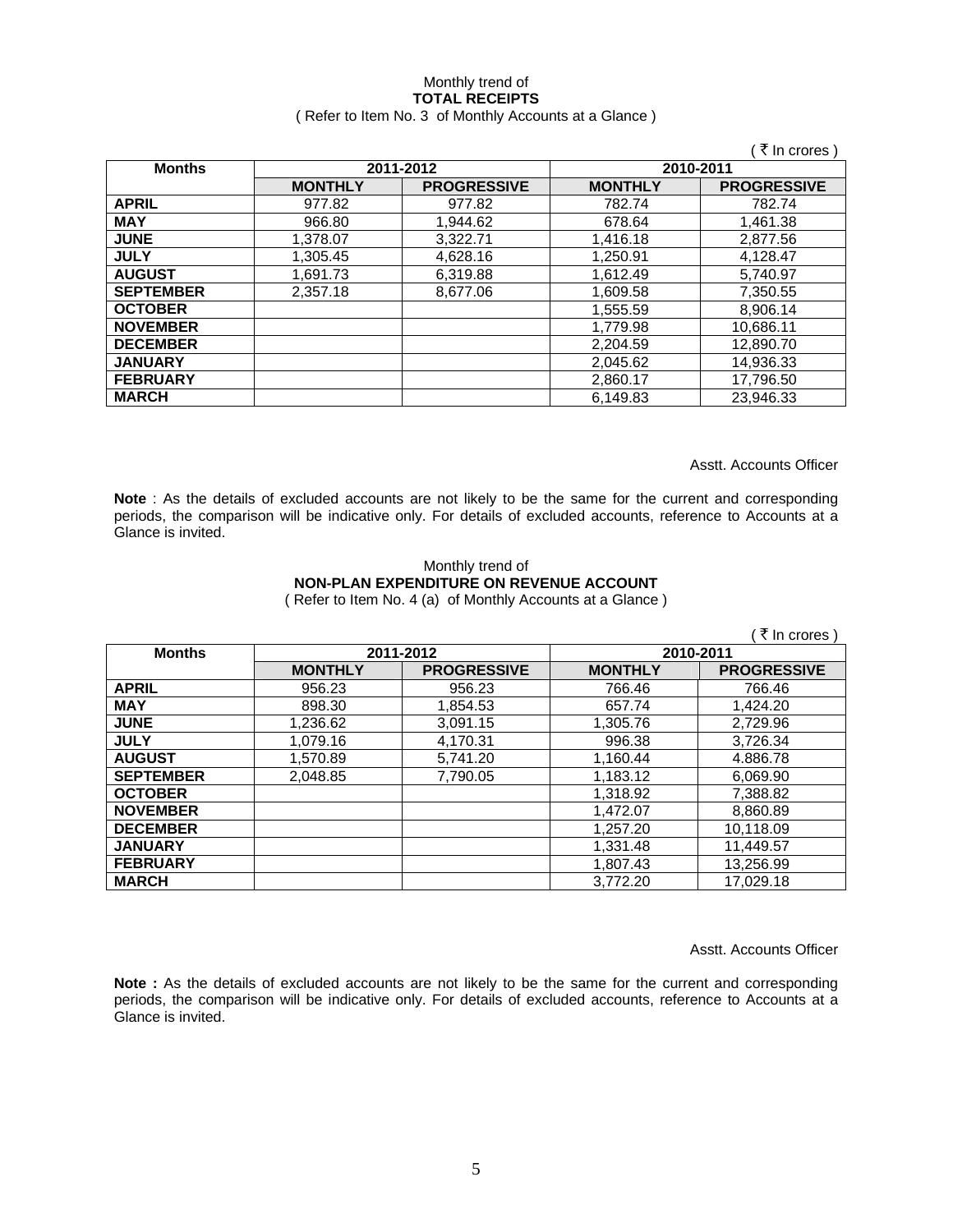### Monthly trend of **NON-PLAN EXPENDITURE ON INTEREST PAYMENT**

( Refer to Item No. 4 (b) of Monthly Accounts at a Glance )

|                  |                |                    |                | (₹ In crores)      |
|------------------|----------------|--------------------|----------------|--------------------|
| <b>Months</b>    |                | 2011-2012          | 2010-2011      |                    |
|                  | <b>MONTHLY</b> | <b>PROGRESSIVE</b> | <b>MONTHLY</b> | <b>PROGRESSIVE</b> |
| <b>APRIL</b>     | 100.56         | 100.56             | 114.96         | 114.96             |
| <b>MAY</b>       | 56.87          | 157.43             | 57.85          | 172.81             |
| <b>JUNE</b>      | 143.93         | 301.36             | 141.25         | 314.06             |
| <b>JULY</b>      | 70.07          | 371.43             | 71.95          | 386.01             |
| <b>AUGUST</b>    | 223.39         | 594.82             | 199.90         | 585.91             |
| <b>SEPTEMBER</b> | 237.54         | 832.36             | 212.77         | 798.68             |
| <b>OCTOBER</b>   |                |                    | 80.18          | 878.86             |
| <b>NOVEMBER</b>  |                |                    | 95.49          | 974.35             |
| <b>DECEMBER</b>  |                |                    | 103.07         | 1,077.42           |
| <b>JANUARY</b>   |                |                    | 89.27          | 1,166.69           |
| <b>FEBRUARY</b>  |                |                    | 189.02         | 1,355.71           |
| <b>MARCH</b>     |                |                    | 208.73         | 1.564.44           |

Asstt. Accounts Officer

Note : As the details of excluded accounts are not likely to be the same for the current and corresponding periods, the comparison will be indicative only. For details of excluded accounts, reference to Accounts at a Glance is invited.

#### Monthly trend of **NON-PLAN EXPENDITURE ON CAPITAL ACCOUNT**  ( Refer to Item No. 4 (c) of Monthly Accounts at a Glance )

|                  |                |                    |                | ( ₹ In crores)     |
|------------------|----------------|--------------------|----------------|--------------------|
| <b>Months</b>    |                | 2011-2012          | 2010-2011      |                    |
|                  | <b>MONTHLY</b> | <b>PROGRESSIVE</b> | <b>MONTHLY</b> | <b>PROGRESSIVE</b> |
| <b>APRIL</b>     | 0.00           | 0.00               | 0.01           | 0.01               |
| <b>MAY</b>       | 0.52           | 0.52               | 0.26           | 0.27               |
| <b>JUNE</b>      | 7.42           | 7.94               | 3.00           | 3.26               |
| <b>JULY</b>      | 4.50           | 12.44              | 8.69           | 11.95              |
| <b>AUGUST</b>    | 0.80           | 13.24              | 7.52           | 19.47              |
| <b>SEPTEMBER</b> | 4.04           | 17.28              | 15.82          | 35.29              |
| <b>OCTOBER</b>   |                |                    | 0.76           | 36.05              |
| <b>NOVEMBER</b>  |                |                    | 7.66           | 43.71              |
| <b>DECEMBER</b>  |                |                    | 3.75           | 47.46              |
| <b>JANUARY</b>   |                |                    | 0.92           | 48.38              |
| <b>FEBRUARY</b>  |                |                    | 3.03           | 51.41              |
| <b>MARCH</b>     |                |                    | 19.51          | 70.92              |

Asstt. Accounts Officer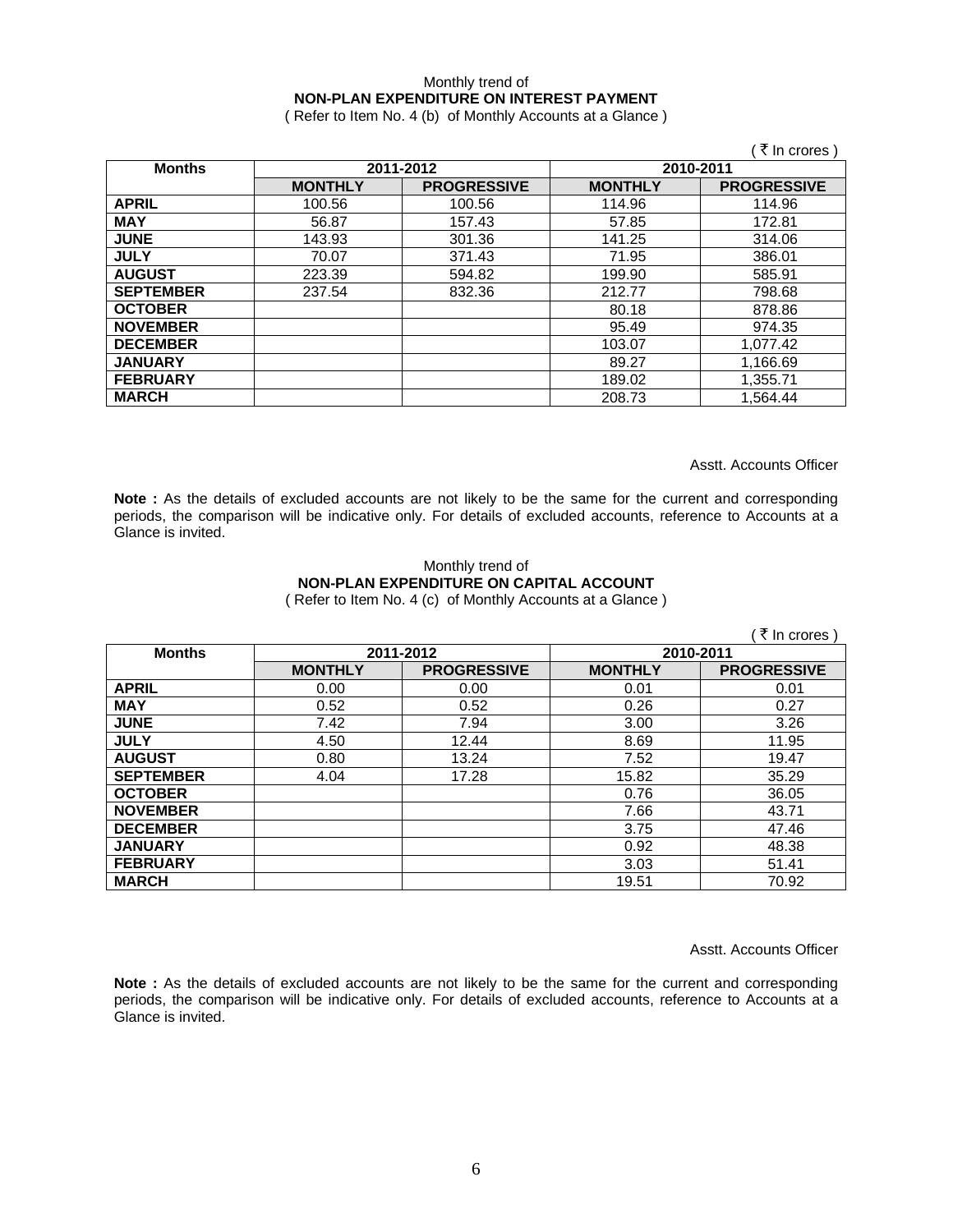### Monthly trend of **PLAN EXPENDITURE ON REVENUE ACCOUNT**

( Refer to Item No. 5 (a) of Monthly Accounts at a Glance )

|                  |                |                    |                | ₹ In crores)       |
|------------------|----------------|--------------------|----------------|--------------------|
| <b>Months</b>    | 2011-2012      |                    | 2010-2011      |                    |
|                  | <b>MONTHLY</b> | <b>PROGRESSIVE</b> | <b>MONTHLY</b> | <b>PROGRESSIVE</b> |
| <b>APRIL</b>     | 21.34          | 21.34              | 16.07          | 16.07              |
| <b>MAY</b>       | 23.47          | 44.81              | 12.86          | 28.93              |
| <b>JUNE</b>      | 44.91          | 89.72              | 51.42          | 80.35              |
| <b>JULY</b>      | 162.58         | 252.31             | 117.13         | 197.48             |
| <b>AUGUST</b>    | 80.61          | 332.93             | 332.99         | 530.47             |
| <b>SEPTEMBER</b> | 207.54         | 540.48             | 198.92         | 729.39             |
| <b>OCTOBER</b>   |                |                    | 93.34          | 822.73             |
| <b>NOVEMBER</b>  |                |                    | 201.80         | 1,024.53           |
| <b>DECEMBER</b>  |                |                    | 888.31         | 1,912.84           |
| <b>JANUARY</b>   |                |                    | 573.07         | 2,485.90           |
| <b>FEBRUARY</b>  |                |                    | 949.25         | 3,435.15           |
| <b>MARCH</b>     |                |                    | 1,487.63       | 4,922.78           |

Asstt. Accounts Officer

**Note** : As the details of excluded accounts are not likely to be the same for the current and corresponding periods, the comparison will be indicative only. For details of excluded accounts, reference to Accounts at a Glance is invited.

#### Monthly trend of **PLAN EXPENDITURE ON CAPITAL ACCOUNT**  ( Refer to Item No. 5 (b) of Monthly Accounts at a Glance )

|                  |                |                    |                | ∶ ₹ In crores )    |
|------------------|----------------|--------------------|----------------|--------------------|
| <b>Months</b>    | 2011-2012      |                    | 2010-2011      |                    |
|                  | <b>MONTHLY</b> | <b>PROGRESSIVE</b> | <b>MONTHLY</b> | <b>PROGRESSIVE</b> |
| <b>APRIL</b>     | 0.24           | 0.24               | 0.20           | 0.20               |
| <b>MAY</b>       | 44.52          | 44.76              | 7.78           | 7.98               |
| <b>JUNE</b>      | 89.10          | 133.86             | 56.01          | 63.99              |
| <b>JULY</b>      | 59.18          | 193.05             | 128.70         | 192.69             |
| <b>AUGUST</b>    | 39.40          | 232.46             | 111.55         | 304.24             |
| <b>SEPTEMBER</b> | 93.51          | 325.98             | 203.71         | 507.95             |
| <b>OCTOBER</b>   |                |                    | 138.88         | 646.83             |
| <b>NOVEMBER</b>  |                |                    | 98.44          | 745.27             |
| <b>DECEMBER</b>  |                |                    | 42.33          | 787.60             |
| <b>JANUARY</b>   |                |                    | 140.18         | 927.77             |
| <b>FEBRUARY</b>  |                |                    | 67.42          | 995.19             |
| <b>MARCH</b>     |                |                    | 860.02         | 1,855.21           |

Asstt. Accounts Officer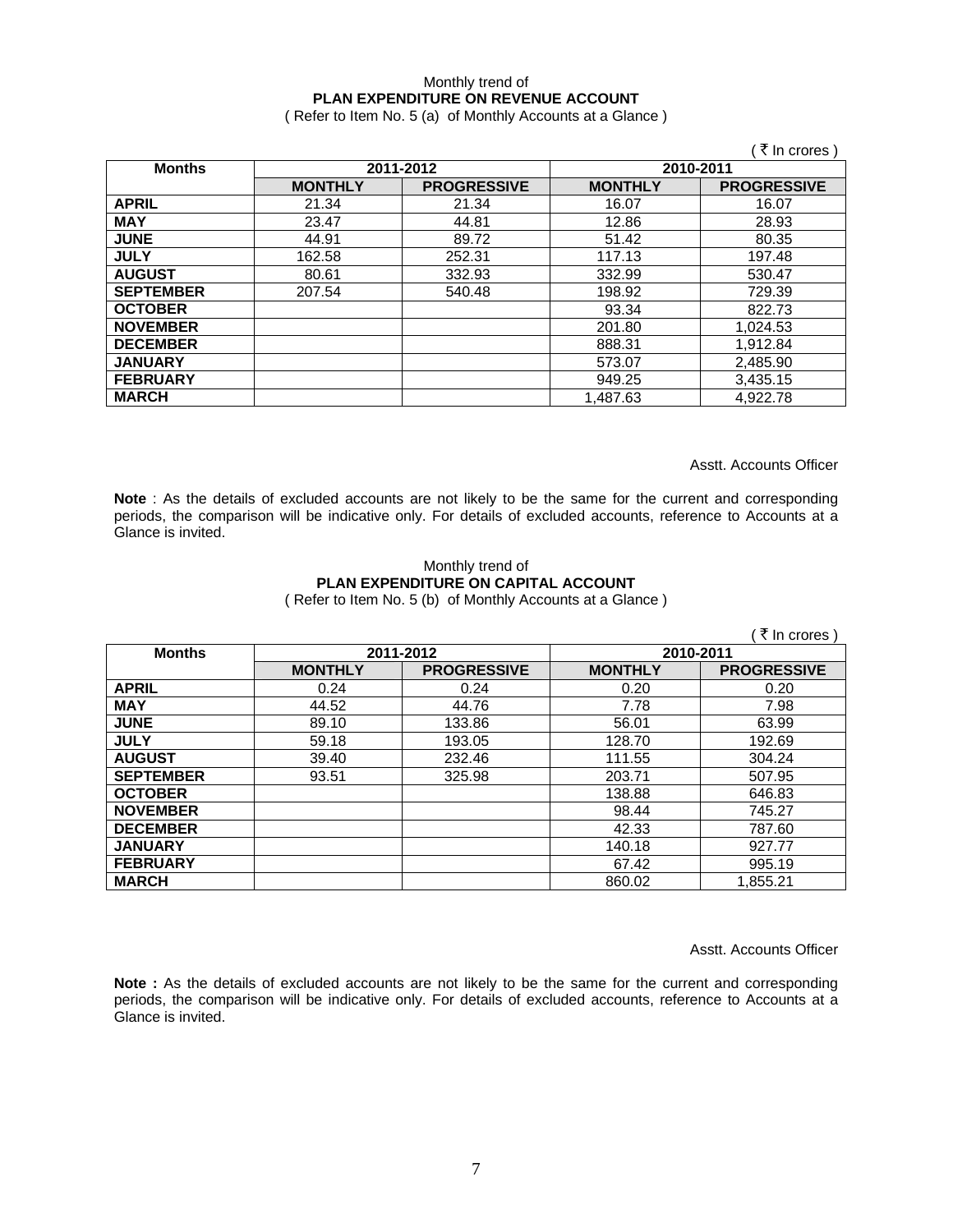## Monthly trend of **TOTAL EXPENDITURE**

### ( Refer to Item No. 6 of Monthly Accounts at a Glance )

|                  |                |                    |                | ₹ In crores        |
|------------------|----------------|--------------------|----------------|--------------------|
| <b>Months</b>    | 2011-2012      |                    | 2010-2011      |                    |
|                  | <b>MONTHLY</b> | <b>PROGRESSIVE</b> | <b>MONTHLY</b> | <b>PROGRESSIVE</b> |
| <b>APRIL</b>     | 977.82         | 977.82             | 782.75         | 782.75             |
| <b>MAY</b>       | 966.80         | 1.944.62           | 678.64         | 1.461.39           |
| <b>JUNE</b>      | 1.378.09       | 3,322.71           | 1,416.19       | 2,877.58           |
| <b>JULY</b>      | 1,305.45       | 4,628.16           | 1,250.89       | 4,128.47           |
| <b>AUGUST</b>    | 1,691.72       | 6,319.88           | 1,612.50       | 5,740.97           |
| <b>SEPTEMBER</b> | 2,357.17       | 8,677.06           | 1,609.58       | 7,350.55           |
| <b>OCTOBER</b>   |                |                    | 1,555.59       | 8,906.14           |
| <b>NOVEMBER</b>  |                |                    | 1,779.98       | 10,686.11          |
| <b>DECEMBER</b>  |                |                    | 2,204.58       | 12,890.70          |
| <b>JANUARY</b>   |                |                    | 2,045.63       | 14,936.33          |
| <b>FEBRUARY</b>  |                |                    | 2,860.17       | 17,796.50          |
| <b>MARCH</b>     |                |                    | 6,149.82       | 23.946.33          |

Asstt. Accounts Officer

**Note :** As the details of excluded accounts are not likely to be the same for the current and corresponding periods, the comparison will be indicative only. For details of excluded accounts, reference to Accounts at a Glance is invited.

#### Monthly trend of **REVENUE EXPENDITURE**  ( Refer to Item No. 6 (a) of Monthly Accounts at a Glance )

( $\bar{\tau}$  In crores) **Months 2011-2012 2010-2011 MONTHLY PROGRESSIVE MONTHLY PROGRESSIVE APRIL** 977.57 977.57 782.53 782.53 **MAY** 921.76 1,899.33 670.61 1,453.14 **JUNE** | 1,281.54 | 3,180.87 | 1,357.18 | 2,810.32 **JULY** 1,241.75 4,422.62 1,113.51 3,923.83 **AUGUST** 1,651.52 6,074.14 1,493.43 5,417.26 **SEPTEMBER** | 2,256.39 | 8,330.53 | 1,382.03 | 6,799.29 **OCTOBER** | 2009 | 21,412.26 | 21,412.26 | 21,413.56 **NOVEMBER** | 2009 | 2009 | 2009 | 2010 | 2020 | 2020 | 2030 | 2040 | 2020 | 2020 | 2020 | 2020 | 2020 | 2020 | 20 **DECEMBER** | 2,145.50 | 12,030.93 **JANUARY** 1,904.54 13,935.47 **FEBRUARY** | 2,756.67 | 16,692.15 **MARCH** 5,259.83 21,951.98

Asstt. Accounts Officer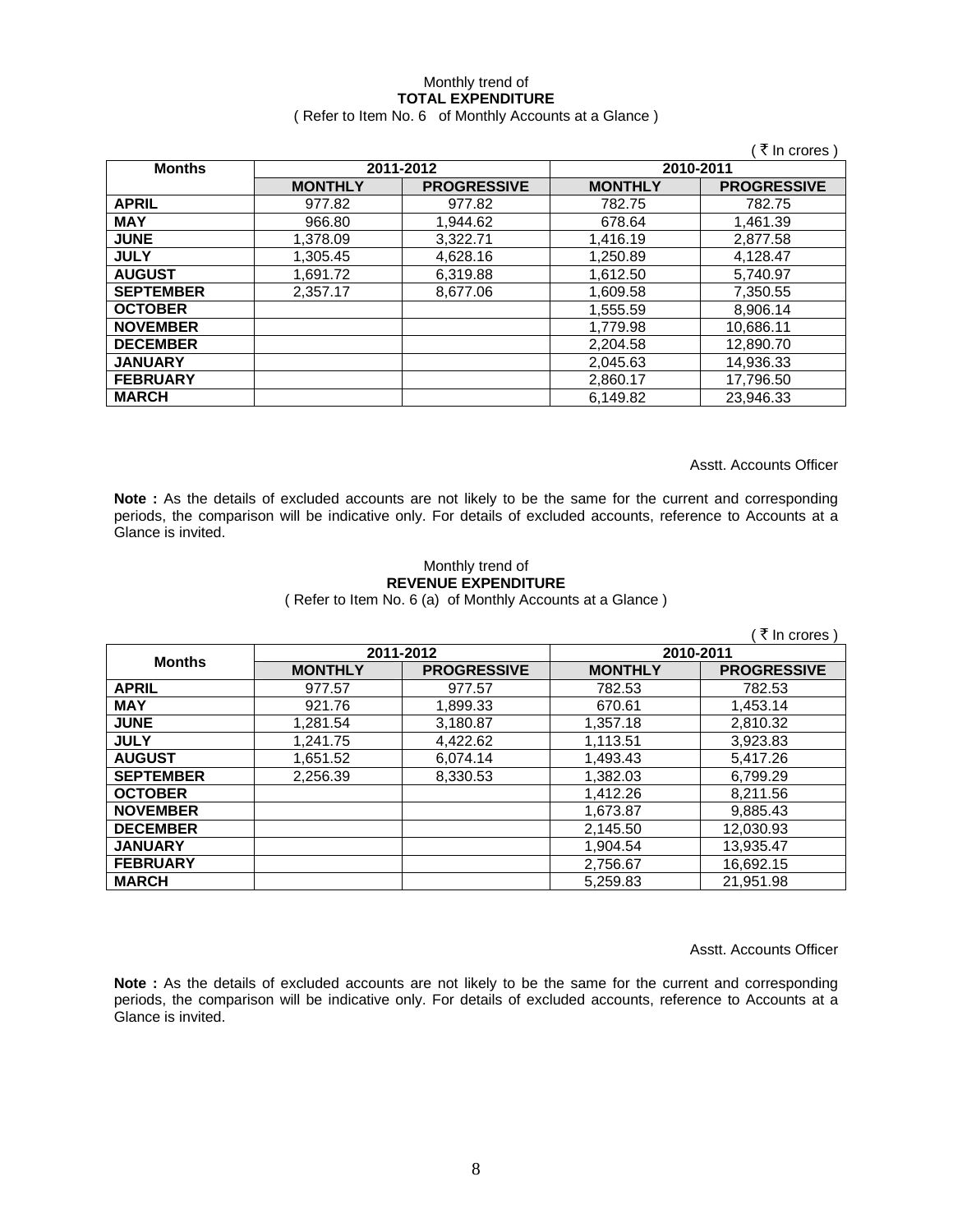## Monthly trend of **CAPITAL EXPENDITURE**

### ( Refer to Item No. 6 (b) of Monthly Accounts at a Glance )

|                  |                |                    |                | ्रे In crores )    |
|------------------|----------------|--------------------|----------------|--------------------|
| <b>Months</b>    | 2011-2012      |                    | 2010-2011      |                    |
|                  | <b>MONTHLY</b> | <b>PROGRESSIVE</b> | <b>MONTHLY</b> | <b>PROGRESSIVE</b> |
| <b>APRIL</b>     | 0.24           | 0.24               | 0.22           | 0.22               |
| <b>MAY</b>       | 45.03          | 45.27              | 8.03           | 8.25               |
| <b>JUNE</b>      | 96.53          | 141.80             | 59.01          | 67.26              |
| <b>JULY</b>      | 63.69          | 205.49             | 137.38         | 204.64             |
| <b>AUGUST</b>    | 40.21          | 245.70             | 119.07         | 323.71             |
| <b>SEPTEMBER</b> | 97.56          | 343.26             | 219.53         | 543.24             |
| <b>OCTOBER</b>   |                |                    | 139.64         | 682.89             |
| <b>NOVEMBER</b>  |                |                    | 106.10         | 788.99             |
| <b>DECEMBER</b>  |                |                    | 46.07          | 835.06             |
| <b>JANUARY</b>   |                |                    | 141.09         | 976.15             |
| <b>FEBRUARY</b>  |                |                    | 70.44          | 1,046.60           |
| <b>MARCH</b>     |                |                    | 879.51         | 1,926.11           |

Asstt. Accounts Officer

**Note :** As the details of excluded accounts are not likely to be the same for the current and corresponding periods, the comparison will be indicative only. For details of excluded accounts, reference to Accounts at a Glance is invited.

## Monthly trend of **LOANS AND ADVANCES DISBURSED**

( Refer to Item No. 7 of Monthly Accounts at a Glance )

|                  |                |                    |                | ∶ ₹ In crores )    |
|------------------|----------------|--------------------|----------------|--------------------|
| <b>Months</b>    | 2011-2012      |                    | 2010-2011      |                    |
|                  | <b>MONTHLY</b> | <b>PROGRESSIVE</b> | <b>MONTHLY</b> | <b>PROGRESSIVE</b> |
| <b>APRIL</b>     | 0.01           | 0.01               | 0.00           | 0.00               |
| <b>MAY</b>       | 0.01           | 0.02               | 0.00           | 0.00               |
| <b>JUNE</b>      | 0.02           | 0.04               | 0.00           | 0.00               |
| <b>JULY</b>      | 0.01           | 0.05               | 0.00           | 0.00               |
| <b>AUGUST</b>    | 0.00           | 0.05               | 0.00           | 0.00               |
| <b>SEPTEMBER</b> | 3.22           | 3.27               | 8.02           | 8.02               |
| <b>OCTOBER</b>   |                |                    | 3.69           | 11.69              |
| <b>NOVEMBER</b>  |                |                    | 0.01           | 11.71              |
| <b>DECEMBER</b>  |                |                    | 13.01          | 24.71              |
| <b>JANUARY</b>   |                |                    | 0.00           | 24.71              |
| <b>FEBRUARY</b>  |                |                    | 33.05          | 57.76              |
| <b>MARCH</b>     |                |                    | 10.48          | 68.24              |

Asstt. Accounts Officer